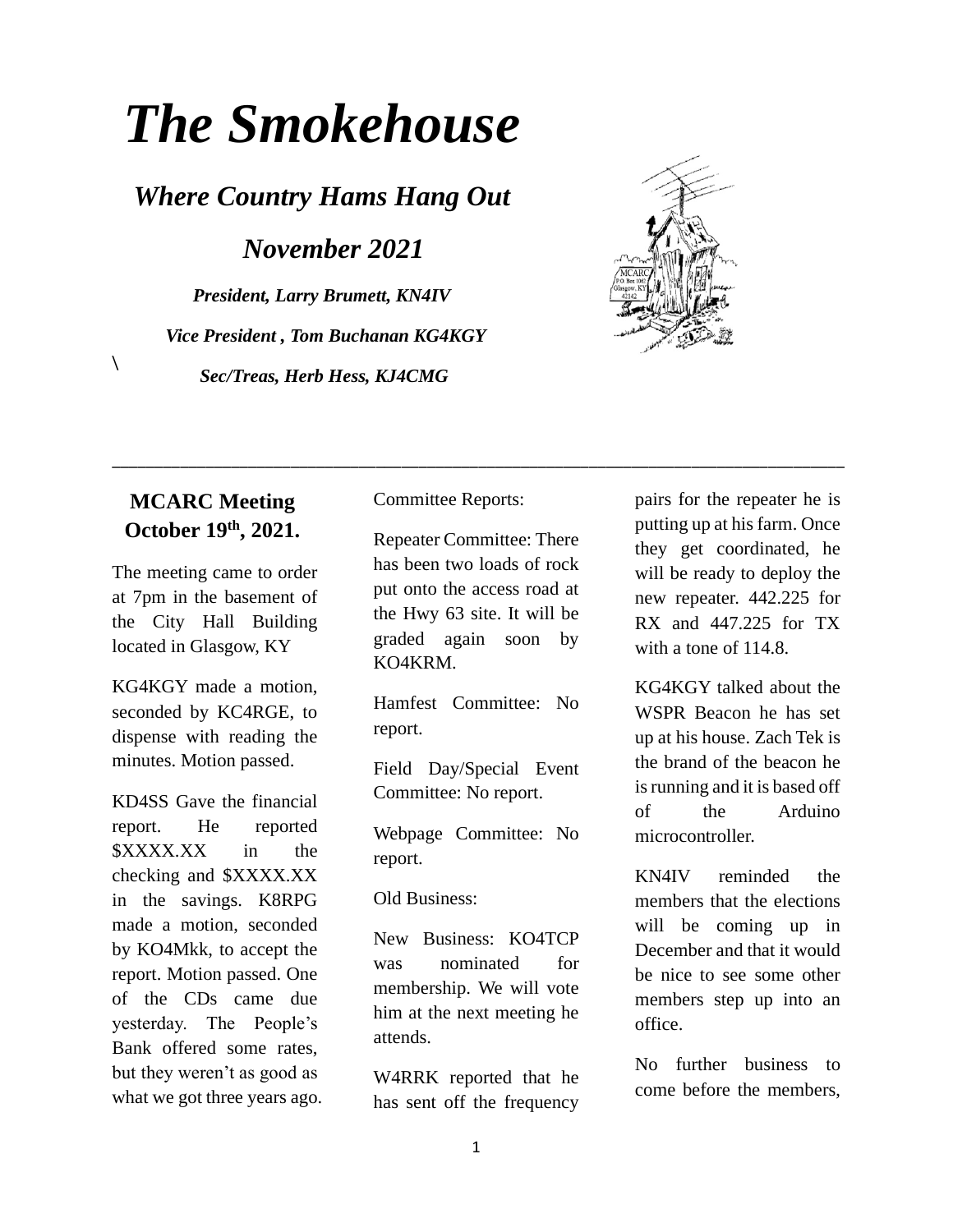KC4RGE made a motion, seconded by K8RPG, to adjourn. Motion passed and the meeting was adjourned at 7:31pm. There were 11 members and two guests at the meeting.



#### **3Y0J DXpedition to Bouvet Island Confirms November 2022 Activation**

The **[3Y0J Bouvet Island](http://www.3y0j.no/)  [DXpedition](http://www.3y0j.no/)** team says that with its first deposit on its contract to have the SS *Marama* provide transportation to Bouvet, it has confirmed its plans to activate the second mostwanted DXCC entity in November 2022.

"It is a huge task and undertaking to go to Bouvet, and we still critically need additional upfront support to close the budget," said the amateur radio DXpeditions team of coleaders Ken Opskar, LA7GIA; Rune Øye, LA7THA, and Erwann

Merrien, LB1QI. The DXpedition announced that two more operators will join the adventure, taking the number to 13.

Dave Jorgensen, WD5COV, is an avid DXer and experienced DXpeditioner. He is vice president of the Intrepid-DX Group, which had hoped to mount a DXpedition to Bouvet before its plans broke down.

The second new team member, identified as "Peter," is described as "an experienced captain and expedition leader." Peter has experience in offshore, uncharted, and remote polar sailing, and he "specializes in supporting some of the most complex expeditions in the Arctic and Antarctica." He will oversee the Zodiac landings and serve as a digital mode (FT#) operator.

"Our preparation for Bouvet includes planning, constructing, and testing a system for landing Zodiacs safely, [and] this will be tested in rough sea in Norway before and after Christmas," the 3Y0J team said in its news release. "We plan for safely landing the Zodiacs in different manners also with some swell, unmanned, and with less risk for operators. And we prepare for the event that Zodiacs are capsizing, and we still can retrieve the equipment. We have done the first prelim sea trials of the Zodiac equipment in Norway and will continue sea trials to further mature the concept."

According to the announcement, the team plans to use a gasolineengine powered winch to lift equipment up a cliff to the operating site. This will also be tested in Norway. "We plan to access the 25 foot cliff with professionals means and, if needed, prepare for climbing and bolting a short route to gain access."

The DXpedition has secured the services of experts having a lot of experience at and around Bouvet Island. "With all these upcoming events and the knowledge in the extended team, rest assured this will be a well-planned and well-executed project," the team said.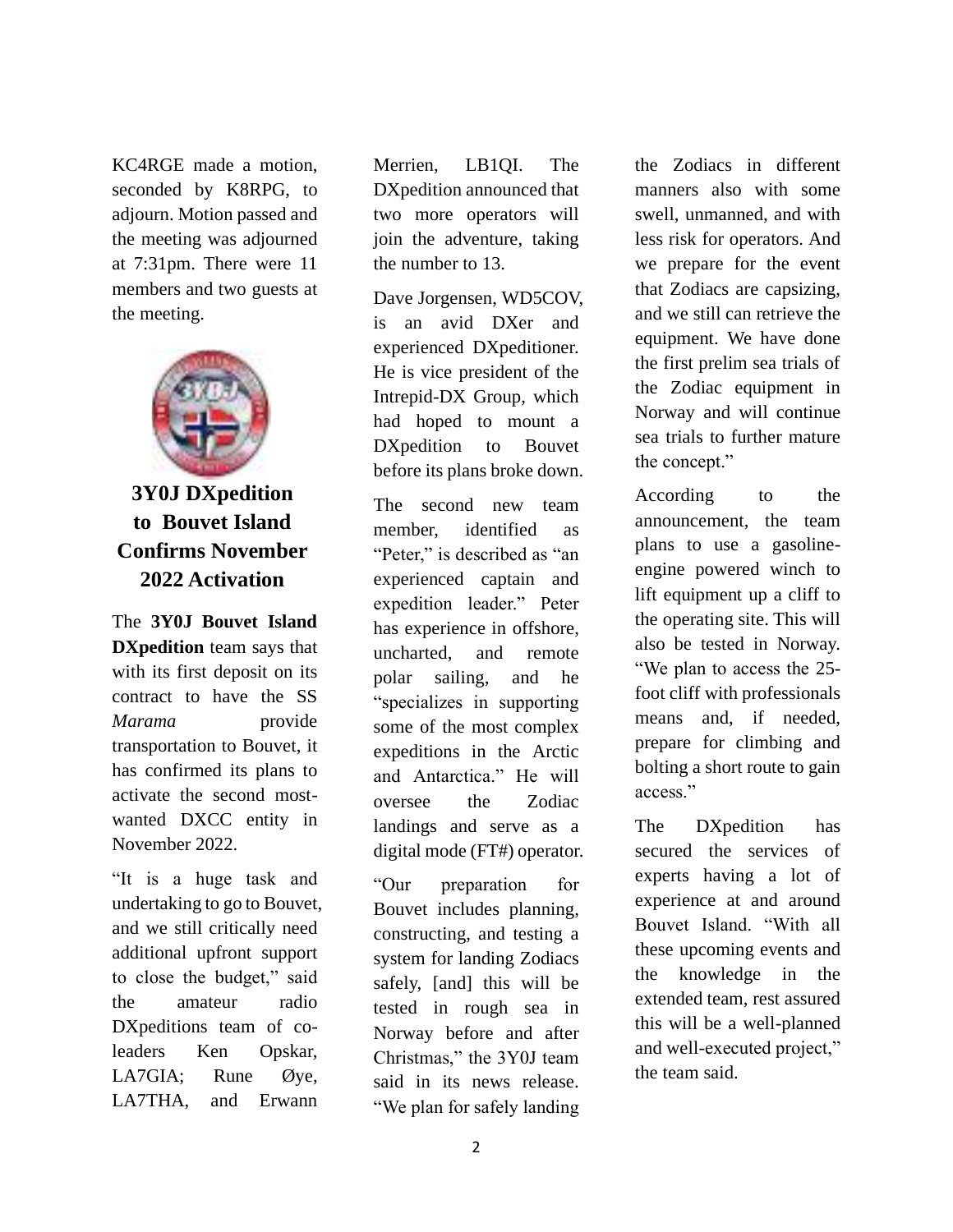Follow the DXpedition team's plans from its website and the 3Y0J **[Facebook](https://www.facebook.com/groups/3093983840726129)** page.

s that with its first deposit on its contract to have the SS *Marama* provide transportation to Bouvet, it has confirmed its plans to activate the second mostwanted DXCC entity in November 2022.

"It is a huge task and undertaking to go to Bouvet, and we still critically need additional upfront support to close the budget," said the amateur radio DXpeditions team of coleaders Ken Opskar, LA7GIA; Rune Øye, LA7THA, and Erwann Merrien, LB1QI. The DXpedition announced that two more operators will join the adventure, taking the number to 13.

Dave Jorgensen, WD5COV, is an avid DXer and experienced DXpeditioner. He is vice president of the Intrepid-DX Group, which had hoped to mount a DXpedition to Bouvet before its plans broke down.

The second new team member, identified as "Peter," is described as "an experienced captain and expedition leader." Peter has experience in offshore, uncharted, and remote polar sailing, and he "specializes in supporting some of the most complex expeditions in the Arctic and Antarctica." He will oversee the Zodiac landings and serve as a digital mode (FT#) operator.

"Our preparation for Bouvet includes planning, constructing, and testing a system for landing Zodiacs safely, [and] this will be tested in rough sea in Norway before and after Christmas," the 3Y0J team said in its news release. "We plan for safely landing the Zodiacs in different manners also with some swell, unmanned, and with less risk for operators. And we prepare for the event that Zodiacs are capsizing, and we still can retrieve the equipment. We have done the first prelim sea trials of the Zodiac equipment in Norway and will continue sea trials to further mature the concept."

According to the announcement, the team plans to use a gasolineengine powered winch to lift equipment up a cliff to the operating site. This will also be tested in Norway. "We plan to access the 25 foot cliff with professionals means and, if needed, prepare for climbing and bolting a short route to gain access."

The DXpedition has secured the services of experts having a lot of experience at and around Bouvet Island. "With all these upcoming events and the knowledge in the extended team, rest assured this will be a well-planned and well-executed project," the team said.

Follow the DXpedition team's plans from its website and the 3Y0J **[Facebook](https://www.facebook.com/groups/3093983840726129)** page.